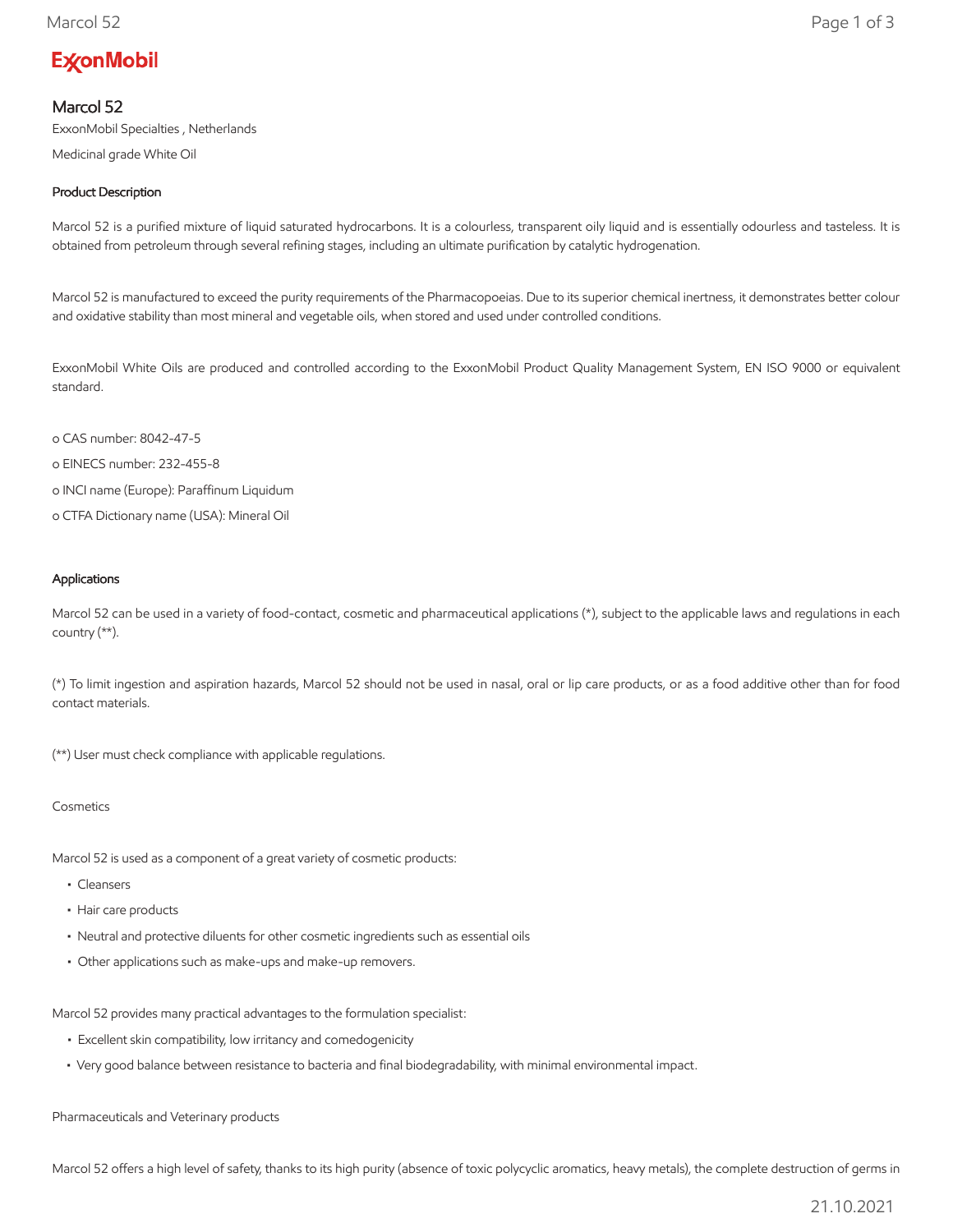the high temperature manufacturing process, and specific packaging and handling procedures. Major uses are:

- Adjuvant in vaccines for animals (cattle, chickens, and pigs) where its low viscosity offers optimal efficacy.
- Gelatine capsule manufacture.

## Regulations and Claims

# This product is recommended for use in applications requiring:

European Pharmacopoeia, Light

## This product is registered to the requirements of:

NSF H1

| This product meets or exceeds the requirements of:             |
|----------------------------------------------------------------|
| FDA 21 CFR 178.3620(a)                                         |
| US Pharmacopeia/National Formulary Light Mineral Oil monograph |

#### Properties and Specifications

| Property                            | Standard Method(a) | <b>Typical</b> | <b>Min</b>                   | Max   |
|-------------------------------------|--------------------|----------------|------------------------------|-------|
| Appearance                          | Visual             |                | Clear and Bright             |       |
| Odor                                | <b>OLFACTORY</b>   |                | odorless or almost ordorless |       |
| Density @ 15 C, kg/m3               | ASTM D4052         |                | 828                          | 837   |
| Dynamic Viscosity @ 20 C, mPa.s     | CALCULATED         | 12             |                              |       |
| Flash Point, Cleveland Open Cup, °C | ASTM D92           |                | 150                          |       |
| Kinematic Viscosity @ 40 C, mm2/s   | ASTM D445          |                | 7.0                          | 8.0   |
| Kinematic Viscosity @ 100 C, mm2/s  | ASTM D445          | 2.2            |                              |       |
| Relative Density @ 20 C/20 C        | ASTM D4052         |                | 0.826                        | 0.836 |
| Relative Density @ 25 C/25 C        | ASTM D4052         |                | 0.824                        | 0.834 |
| Pour Point, °C                      | ASTM D5950         |                |                              | $-6$  |
| Refractive Index, 20 C              | ASTM D1218         |                | 1.457                        | 1.460 |
| Paraffinic Carbons (Cp), %          | AM-S 1805          | 68             |                              |       |
| Naphthenic Carbons (Cn), %          | AM-S 1805          | 32             |                              |       |
| Aromatic Carbons (Ca), %            | AM-S 1805          | $\mathbf{O}$   |                              |       |